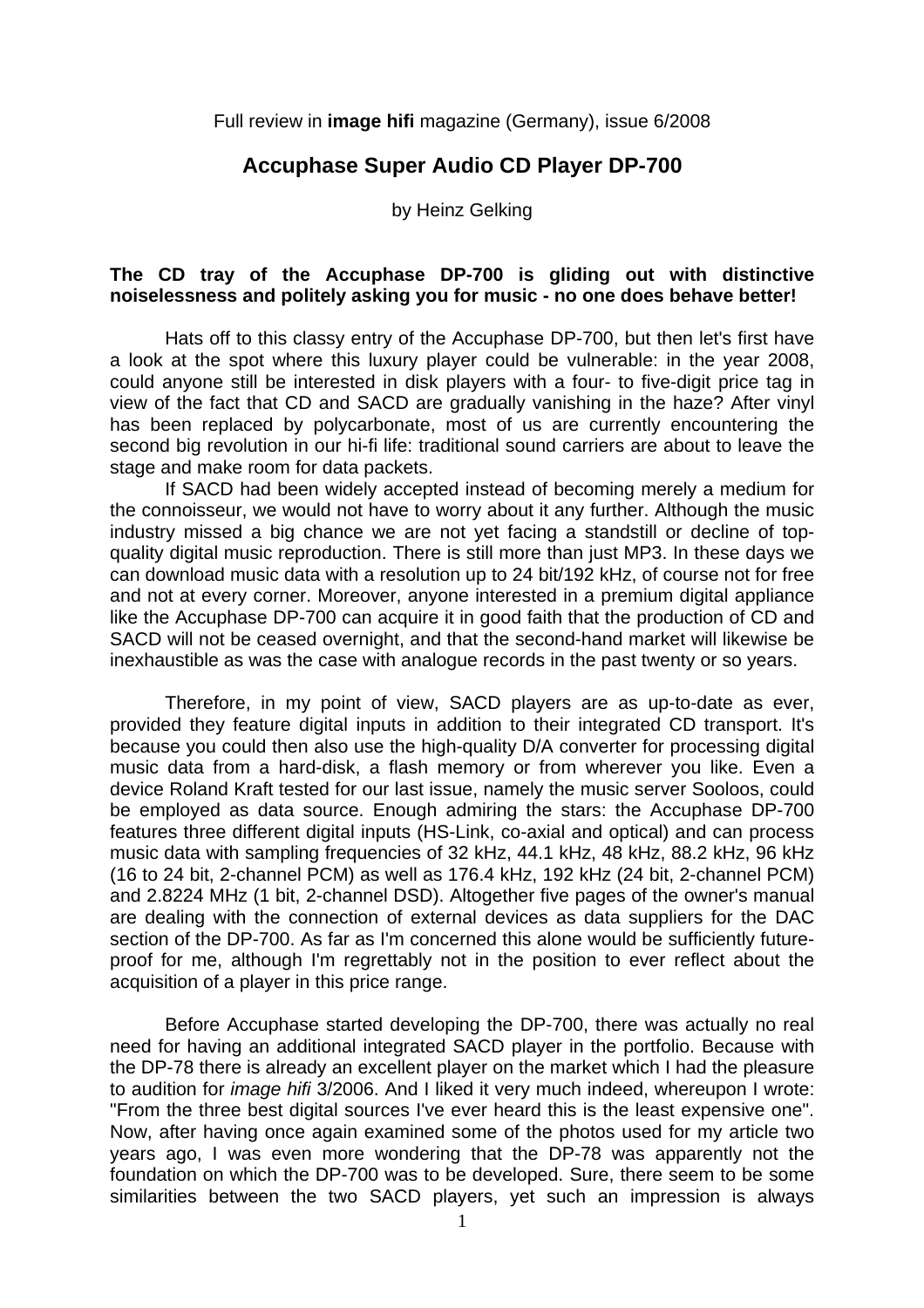received after having opened any Accuphase device, whereupon one is to encounter the same elaborate array of components and high-quality design. Between DP-78 and DP-700 there are indeed big differences in the details, because the DP-700 is evidently a direct descendent from the currently most sophisticated and costly digital source in the Accuphase programme, namely the combination of transport DP-800 and D/A converter DC-801. I was browsing the internet and found some photos showing the construction of both DP-800 and DC-801, whereupon I could compare the interiors with those of the DP-78. Well, parentage is recognised right at the first sight but there are of course some differences visible still. The DP-700 is essentially a merging of DP-800 and DC-801 into one single device, which among other things was made possible by a more compact construction. For instance, in the DP-700 the converter boards are mounted above each other instead of side by side.

 It took Accuphase about three years to develop a proprietary CD/SACD transport for the DP-800 in order to substitute the hitherto used CD drives from Sony. This transport is now also employed in the DP-700. The investments as to development efforts and manufacturing capacity are said to have paid off in the meantime, at least under the audiophile point of view. Product Manager Winfried Andres of P.I.A., the Accuphase distributor in Germany, told me on the phone that many listening tests disclosed - more than one would have expected - the in-house transport to be distinctly superior to the drives from Sony used to this date, which also applies to the DP-78. And he added that from now on Accuphase - especially for its top-of-the-line models - would never have to resort to those CD drives originally made for computers and car radios, which in these days can nevertheless be spotted in CD players from the competition and - even worse - heard, owing to the occasional running noise.

The new transport mechanism features a heavy chassis with low centre of gravity, resting on 4 viscous dampers. Its traverse mechanism is a "floating" design whereby a massive aluminium alloy bridge is to stabilise and reinforce the entire assembly. On the one hand, the transport itself is requested to work without any vibrations, while on the other hand, it should be relatively immune against any interferences from outside. Perhaps my simple reference to a particular weight should give you an idea as to how much efforts the engineers at Accuphase have put into making this transport assembly: it alone has a weight of 8.2 kg. Mind you, just the CD drive, not the entire device!

 It cannot be missed that the DP-700's converter section, too, derives from the big combination. Like in the DC-801 the signal processing from digital to analogue is done by means of eight Delta-Sigma-converters per channel (in the DP-78 only six converters per channel are doing this job). While we are at it, DSD signals are first going through an upsampling procedure from 2.8224 MHz/1 bit to 5.6448 MHz/1 bit whereas PCM signals are directly sent to the converter chips. Now, the eight converters per channel are not processing the signals simultaneously, but with an ingenious trick which is to delay them by one clock cycle. In this way, eight analogue signals are created from one digital signal, which are combined with each other so that possible converter errors are eventually cancelled and thus obtaining an unusually clean analogue signal available at the output. At the same time this circuitry is serving as a low-cut filter for the suppression of high-frequency noise. Additional filtering takes place in the balanced and unbalanced signal paths directly before the respective output jacks. By the way, the converter boards are made from Teflon which Accuphase engineers favour above the widespread FR4 material.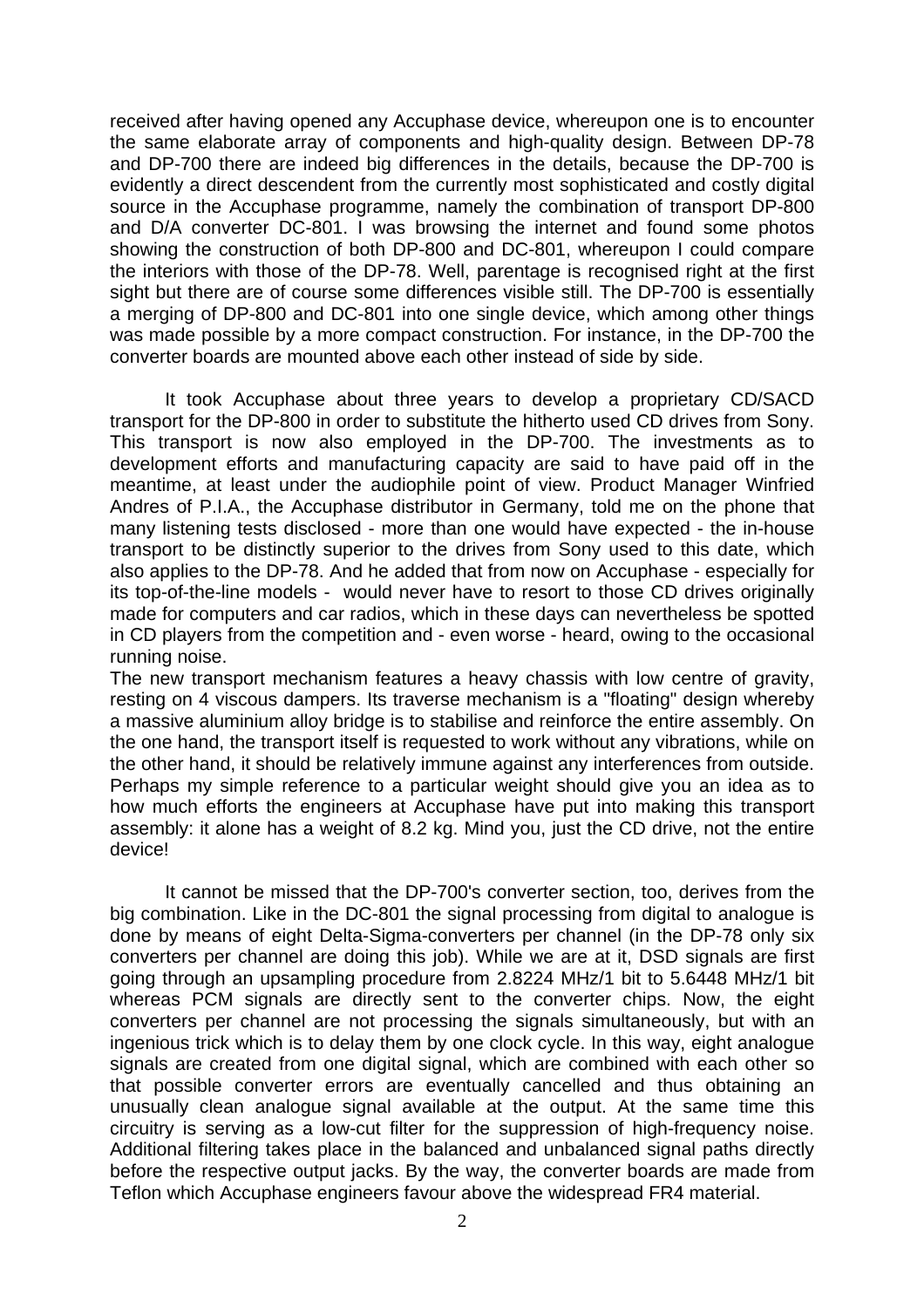So many details, albeit quite a few features, which can always be taken for granted when talking about Accuphase, I haven't even touched yet, e. g. the rigid housing or the elaborate power supply. What's all this in aid of? Well, three objectives can be recognised behind the technology of the DP-700: the least distorted data reading in the transport, the best possible signal processing in the D/A converter and last but not least, an all-embracing protection for the data signal with respect to interferences from inside and outside.

The product information of Accuphase displays large diagrams on signal processing as well as photos showing the "inner life" of the DP-700. This suits a manufacturer very well in particular if this manufacturer has got the word "Laboratory" in the company's full name. Accuphase is pretty much the opposite of what in our scene is proverbially known as "garage tinker", i.e. a permanently stoned, yet incredibly talented high-end guru.

Immense knowledge, long-termed experience and continuous research may perhaps not be considered "sexy", yet in the case of Accuphase these terms are nevertheless reflecting that in the past 20 years each drive/converter combination as well as some integrated players have been among the world leaders.

 In the meantime the DP-700 with its almost 30 kg rests on its four insulation feet - made from cast iron with a high content of carbon - in my Solid-Tech rack. I'm right away getting familiar with it - Accuphase is Accuphase: the champagnecoloured front panel, the tinted glass display with well readable information in mild colours, the logically arranged operational elements. How nice that up to this date no one in this traditional Japanese enterprise had the idea to plot a design revolution! Well, as to whether the outer case - made from polished precious wood - is a bit over the top, is actually a matter of taste which should be decided individually. After all, the showy wooden dress of the DP-700 is a perfect match to the one the C-2810 preamplifier has got, and we can well assume that both will be standing next to each other in some domestic audio chains.

In such elitist surrounding however the remote control unit might appear to be a bit on the ordinary side. As usual, I'd rather go for the fine buttons at the front panel and have the CD tray gliding out. This happens very smoothly, with absolutely no rattle and oh so silently - in fact another clue as to what measure of perfection has been achieved in developing and manufacturing the new SACD transport.

Why do I just now recall a photo which years ago has been published in a newspaper: His Royal Highness Prince Charles is inspecting a new BMW 750 and a man is demonstrating him the excellence of the new 12-cylinder engine by putting the edge of a 5-DM coin onto the cylinder block. The coin didn't move a bit and was such giving evidence of the engine's silent running. Maybe my thoughts were originating from this: just like with this 12-cylinder engine, the tray and transport mechanism in the DP-700 might give you an idea that style and luxury of technical products are going to draw your attention rather by the discretion in which things are going on. There is nothing that clatters or annoys you otherwise. Quite unlike the "electronic device circus" which in the meantime is surrounding us in our everyday life with flickering lights and beeping alerts, whereby I personally consider mobile phones, computers and motorcar electronics being the major source of nuisance.

 The DP-700 on the other hand behaves as convenient as a fine turntable, to which one looks forward to have it auditioned in the evenings. Speaking of turntables,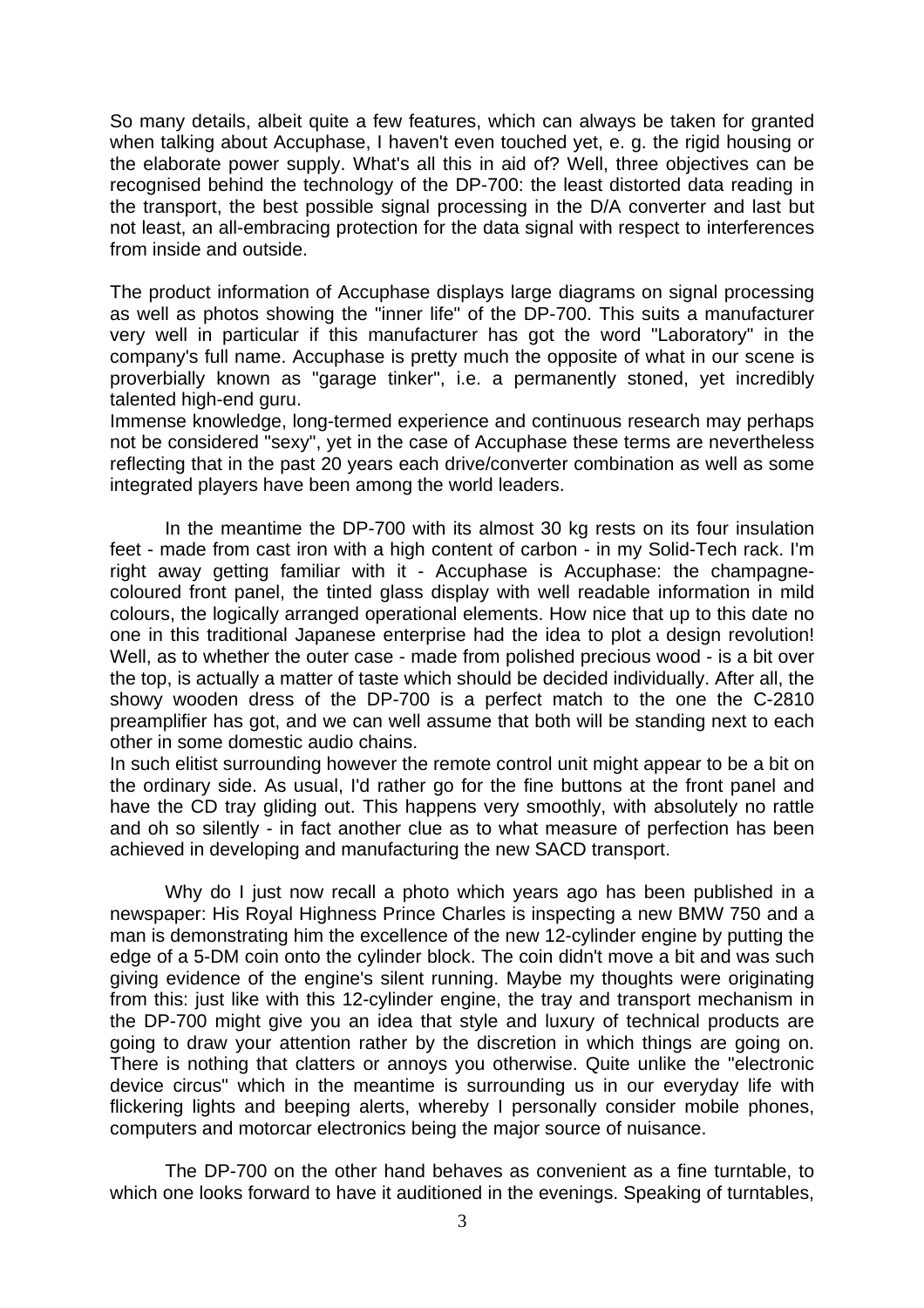at home there is a quite simple indication as to how much I like a digital device that was given to me for review: if I'm all round happy with the sound then my Transrotor is usually taking a rest. Well, in case of the DP-700 I could have mothballed the Transrotor for a couple of weeks more! The reason why my last "classix" column [in *image hifi*] did not feature vinyl, but the portrait of a sound-crazy SACD-label, had of course also to do with the DP-700. Well, if such a dream machine happens to be at your disposal….? And just for the matter of clarification: it's certainly not my intention to resume the superfluous discussion "Analogue vs. Digital". My turntable, too, will come back into favour - the latest when the DP-700 is to be on the road again for some photo-shooting in Gröbenzell.

 From now on I'm talking only about the sound. Most of today's high-grade digital players have achieved an unusually high level of resolution as one can hear details which ten years ago none of us would have anticipated they existed on CD at all, even on those we knew inside out. Perhaps we can compare this obsession for details with the current "pixel hype" in digital photography. Mind you, this is not meant disparaging because I also consider "resolving capacity" to be the most important criteria for the evaluation of hi-fi components. However I'm afraid to say that some devices do stop there midway because their sound is retaining a certain technical flavour which they can't get rid of. At the same time music is rendered quasi "overfocused", just to stay in the picture of digital imaging. To wit: piano keystrokes sound tremendously explosive and orchestral instruments are separated from each other by sharp contrasts in sound colours. The sonic picture is virtually more brilliant and richer in contrast than in reality. It seems like music being subject to studio illumination, i.e. overly pronounced by artificial spotlights.

 This said, I think I can now write about the particular smoothness of the DP-700 without the danger of being misunderstood. This smoothness has nothing to do with mushiness, inaccuracy or softness, because in my impression it is based on the absence of sharp edges, hardness, irritations and artefacts. My impression is furthermore based on audibly more gentle, delicate transitions and an even higher pureness of the signal. To put it in a nutshell: the Accuphase DP-700 is simply closer to music, microphones and master tapes. It's resolution or, better still, resolving capacity is - incidentally not only with SACD, but also with CD - superior to any ordinary rendition through digital media, in a way that the sonic picture is not assembled by single details, like in a puzzle, but appears as a completely intact, integral whole.

 A quite simple example may perhaps further illustrate what I mean: Smetana's symphonic composition *Vyöehrad* is preluded with a harp. I hear a 1968 recording of the Leipzig Gewandhaus Orchestra conducted by Václav Neumann - nothing really audiophile but an inexpensive CD from the Berlin Classics label. Nearly every highquality CD player is rendering the harp with fine oscillations of the strings, of which the sound, including some side noise, is nicely developing after they were plucked. All this makes clear that a human being rather than a machine is playing this harp, with the richness in sound which, for instance, is to distinguish it from the quitar.

When I listened to this CD through the DP-700, something was different though: the unfolding sound of the plucked stings was still explosive, but now I could distinguish more clearly that - of course - fingertips were plucking them! It was like if someone had inserted some additional "reading points" between the strings at rest